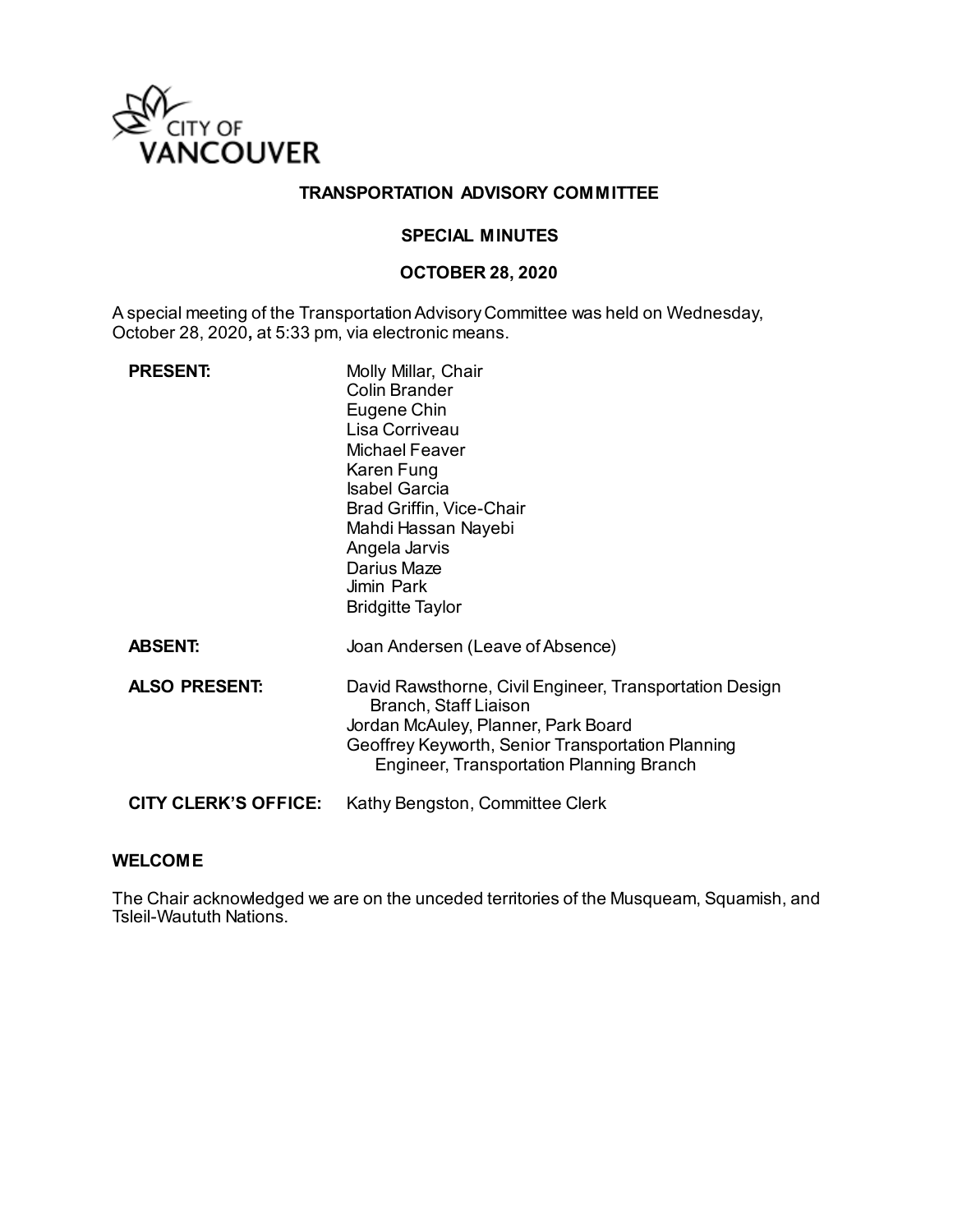### **Leave of Absence Requests**

MOVED by Bridgitte Taylor SECONDED by Colin Brander

> THAT the Transportation Advisory committee approve a leave of absence for Joan Anderson for today's meeting.

CARRIED UNANIMOUSLY

### **1. Motion – Climate Emergency Response Report**

MOVED by Darius Maze SECONDED by Bridgitte Taylor

#### **WHEREAS**

- 1. The City of Vancouver has declared that we are in a global state of climate emergency and has adopted a number of targets related to greenhouse gas emissions in response to the emergency;
- 2. The disruption of stable environmental patterns across the region as a result of climate change will disproportionately impact those who are already disadvantaged within our communities, as those with fewer resources will have less to draw upon in order to cope with the most negative aspects of failing or otherwise destabilized systems;
- 3. In April 2019, City Council accelerated the existing sustainable transportation target by 10 years, so that by 2030, two thirds of trips in Vancouver will be by active transportation and transit, and directed staff to report back by Fall 2020 with a strategy and budget to achieve the target ("Big Move #2"), including a plan to work toward cheaper or free transit for lower income people; and additionally adopted the target that by 2030, 50 percent of the kilometers driven on Vancouver's roads will be by zero emissions vehicles, and directed staff to report back by Fall 2020 with a strategy and budget to achieve the target ("Big Move #3");
- 4. City of Vancouver staff are also leading a city-wide land use planning process, and coordinating land use and transportation have continually proven key to encouraging reductions in GHG emissions by shifting trips to active and sustainable modes;
- 5. City staff are also coordinating actions related to active transportation as part of mobility recovery to support new patterns of activity respecting safety and public health measures as a result of the COVID-19 pandemic;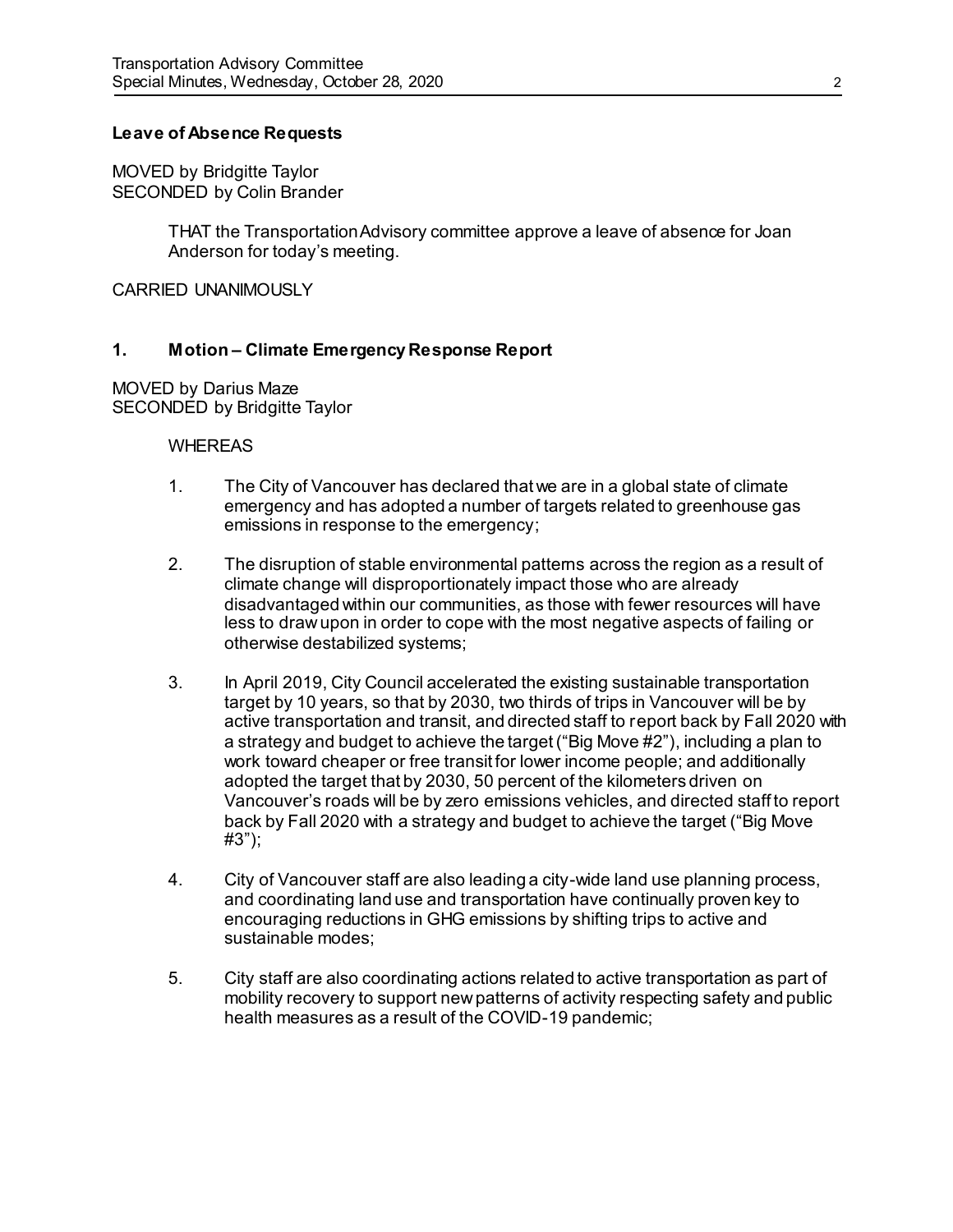## THEREFORE BE IT RESOLVED

- A. THAT the Transportation Advisory Committee supports the City in adopting the entire package of actions as presented in the Climate Action Plan, specifically the Game Changer Actions presented in Big Moves #2 (transport mobility pricing) and #3 (residential parking permit surcharges).
- B. THAT the Transportation Advisory Committee supports actions on land use that reduce the need for longer trips resulting in human scale, complete communities, where residents can meet daily needs and access local amenities through walking and rolling trips.
- C. THAT the Transportation Advisory Committee supports the City in directing staff to build on the work of the Climate and Equity Working Group convened as part of the Climate Emergency Action Plan engagement in support of the plan's implementation, and in ensuring any recommended actions minimize negative impacts to those already experiencing multiple forms of oppression or those who are already disproportionately impacted.
- D. THAT the Transportation Advisory Committee encourages the Pedestrian Action Plan and Transit Action Plan to incorporate considerations around regional micromobility and its role in helping bridge the last and first mile for transit trips, and possibly in replacing some short-distance transit trips as part of longer-term COVID-19 recovery.
- E. THAT the Transportation Advisory Committee supports the City in directing staff to coordinate implementation of Climate Emergency Action Plan (CEAP) with upcoming related work on the Urban Freight strategy.
- F. THAT the Transportation Advisory Committee supports the City to direct staff to ensure that messaging with stakeholders and the public on transport pricing emphasizes how the City will address concerns around equity-related impacts and incorporate this with equity-related actions around pandemic recovery.
- G. THAT the Transportation Advisory Committee supports the City in actions for working from home, while evaluates how increased working from home will affect travel patterns and access to services.
- H. THAT the Transportation Advisory Committee encourages the City to enable the use of parks and public spaces in residential neighbourhoods throughout the year.
- I. FURTHER THAT the Transportation Advisory Committee supports the City to identify how building owners might repurpose commercial parking space as a result of reductions in parking demand related to increased working from home.

CARRIED UNANIMOUSLY